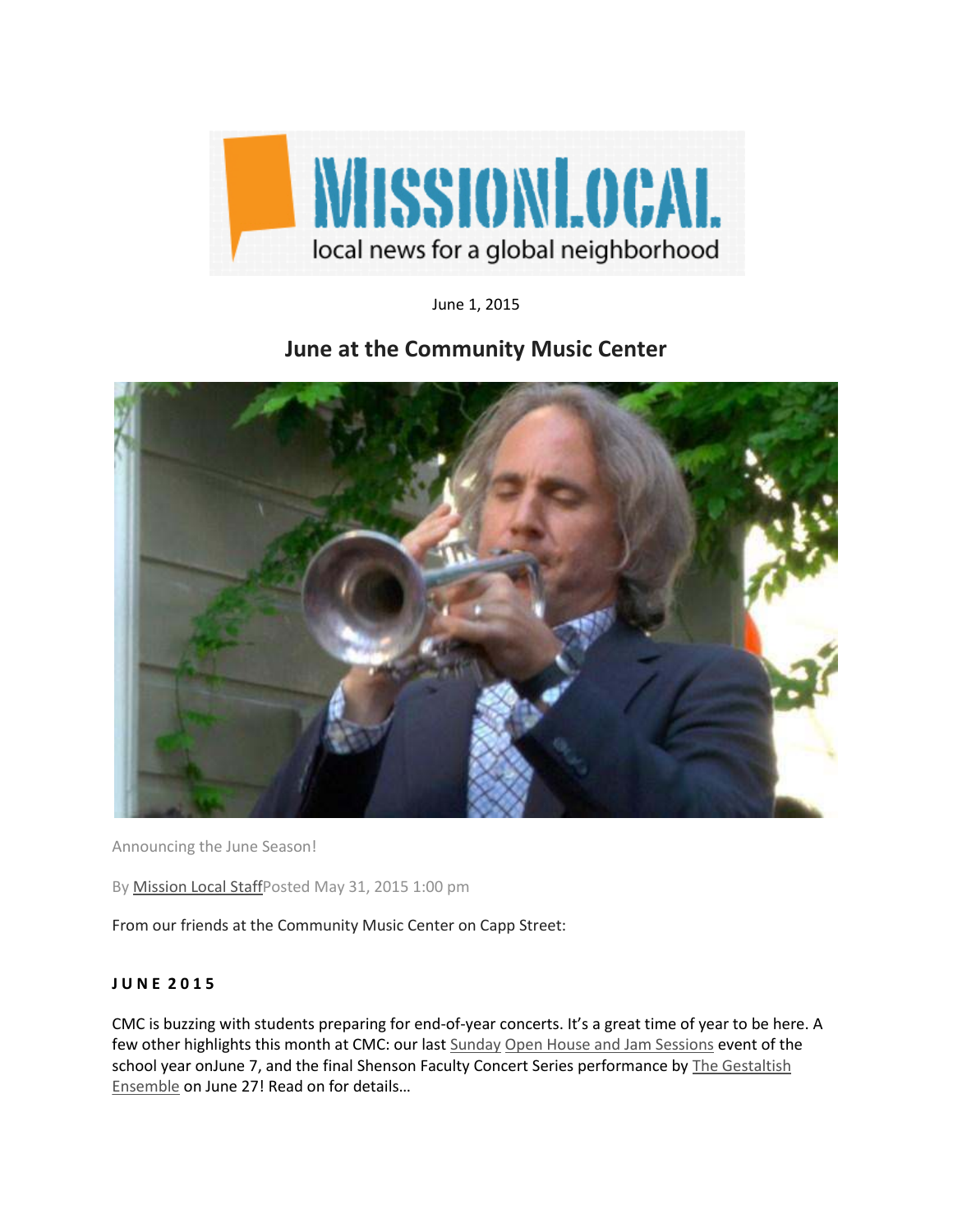Monday, June 1 at **[Coro de la 30 Performs at Mission](http://cts.vresp.com/c/?CommunityMusicCenter/f76d10f9ba/e911b4e0b2/d7c3f400ec)  [YMCA Senior Center](http://cts.vresp.com/c/?CommunityMusicCenter/f76d10f9ba/e911b4e0b2/d7c3f400ec)** *Note location:* Mission YMCA Senior Center, 4080 Mission Street, SF FREE

Saturday, June 6 at 7:30pm **[CMC Chamber Ensemble Performance](http://cts.vresp.com/c/?CommunityMusicCenter/f76d10f9ba/e911b4e0b2/b36eaba1d9)** FREE

Sunday, June 7 at 1:00pm **[Student Performance Workshop \(All](http://cts.vresp.com/c/?CommunityMusicCenter/f76d10f9ba/e911b4e0b2/26252580e8)  [Ages\)](http://cts.vresp.com/c/?CommunityMusicCenter/f76d10f9ba/e911b4e0b2/26252580e8)** FREE



Sunday, June 7 from 3:00-5:00pm **CMC's [Sunday Open House and Jam Sessions](http://cts.vresp.com/c/?CommunityMusicCenter/f76d10f9ba/e911b4e0b2/c471ea4efc)**

Join a jam, sample a class, or try an instrument! This is the last Open House and Jam Session of the school year - don't miss it!

## SCHEDULE:

*Jazz Jam* with Harvey Robb (Sax, flute, clarinet and Richmond District Jazz Ensemble). 3:00pm-4:00pm

*Latin Music Jam* with Miguel Govea (trumpet and Accordion faculty) and Javier Cabanillas (percussion/Mission District Young Musicians Program) 4:00pm-5:00pm

*Music for Children* with Irene Chagall 3:00pm-4:00pm

*Instrument Petting Zoo* with Chris Borg and other CMC faculty and students 4:00pm-5:00pm

*Piano and Voice Working Together* with Erik Walker (piano faculty) and Nicole Lumetta (voice faculty) 3:00-5:00pm

This workshop will explore how piano and voice work together: the meshing of harmony and melody, phrasing and articulation, rhythm and style, and interpretation. Whether you sing, play piano, or sing AND play piano, you will be able to explore the relationship between them to develop a unique interpretation of a song. Please bring two copies of your sheet music.

*Strings and Chamber Music Repertoire Workshop* with Sin-Tung Chiu (violin/viola faculty and chamber music coach) with Paul Dab (piano faculty)

3:00pm-5:00pm

Bring a piece you are working on to play (as a soloist or chamber group) and sheet music if you would like piano accompaniment. You will receive feedback from a CMC faculty member. Open to students and musicians of all levels and ages.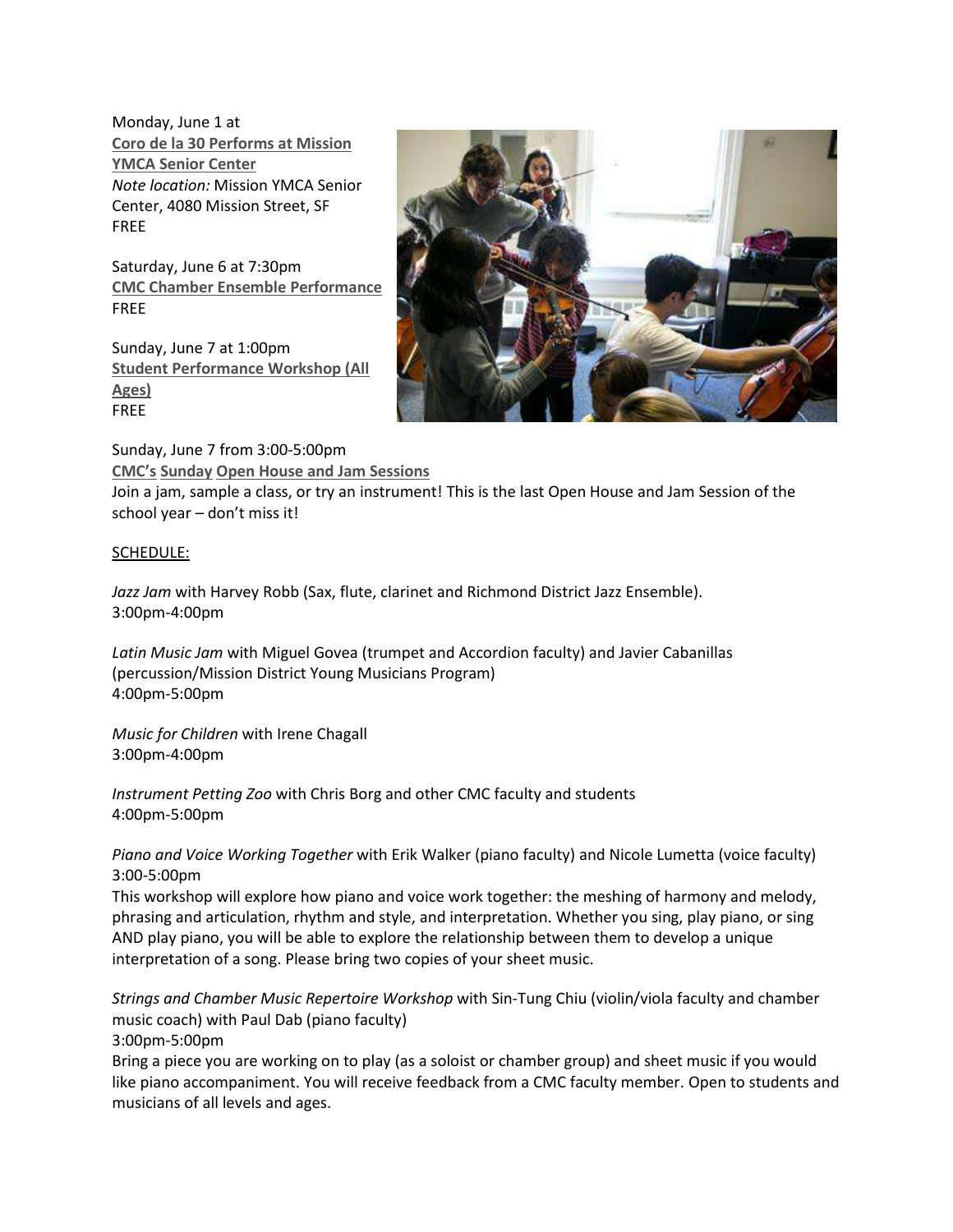Piano Lesson Demos with Kristine Zhang 3:00pm-5:00pm

Guitar and Percussion Lesson Demos with Pepe Jacobo 3:00pm-5:00pm

Tuesday, June 9 at 1:30pm **Richmond Older Adult Choir Spring Performance** Note location: Lincoln Park Presbyterian Church, 417 31st Avenue, SF **FREE** 

Thursday, June 11 at 1:30pm **Coro del Centro Latino Spring Performance** Note location: Centro Latino de San Francisco, 1656 15th Street, SF **FREE** 

Saturday, June 13 at 7:30pm The CMC String Orchestra Workshop in Concert

Directed by Loretta Taylor, the concert program includes Handel's Water Music: Suite in D Major, Mascagni's Intermezzo from "Cavalleria Rusticana," Hindemith's Selections from Eight pieces for String Orchestra, and David West's Villanella. Concert also feature's Highlights from "Fantasia 2000." **FRFF** 

Sunday, June 14 at 1:00pm **Student Performance Workshop (18 and under) FREE** 

Monday, June 15 at 7:00pm (Doors at 6:45pm)

**CMC's Latin Vocal Workshop Presents an Evening of Latin American Songs** 

Start your week on a festive note! Come to The Red Poppy Art House on Folsom and 23rd streets to enjoy a great selection of songs from Latin America performed by Community Music Center's Latin Vocal Workshop. The group is directed by CMC's Martha Rodriguez-Salazar and accompanied by Jennifer Peringer. Special thanks to The Red Poppy Art House for their support of this free, community performance.

Note location: The Red Poppy Art House, 2698 Folsom Street, SF FREE, donations are appreciated!

Wednesday, June 17 at 7:30pm **CMC's Cuban Salsa Ensemble** Some very danceable tunes await us at this free concert! CMC's Cuban Salsa Ensemble is directed by Tregar Otton. **FREE** 

Sunday, June 21 at 1:00pm **Student Performance Workshop (18 and over) FREE** 

Friday, June 26 from  $7:00$  pm  $-9:00$  pm Free, All Ages Improvisation Workshop with the Gestaltish Ensemble